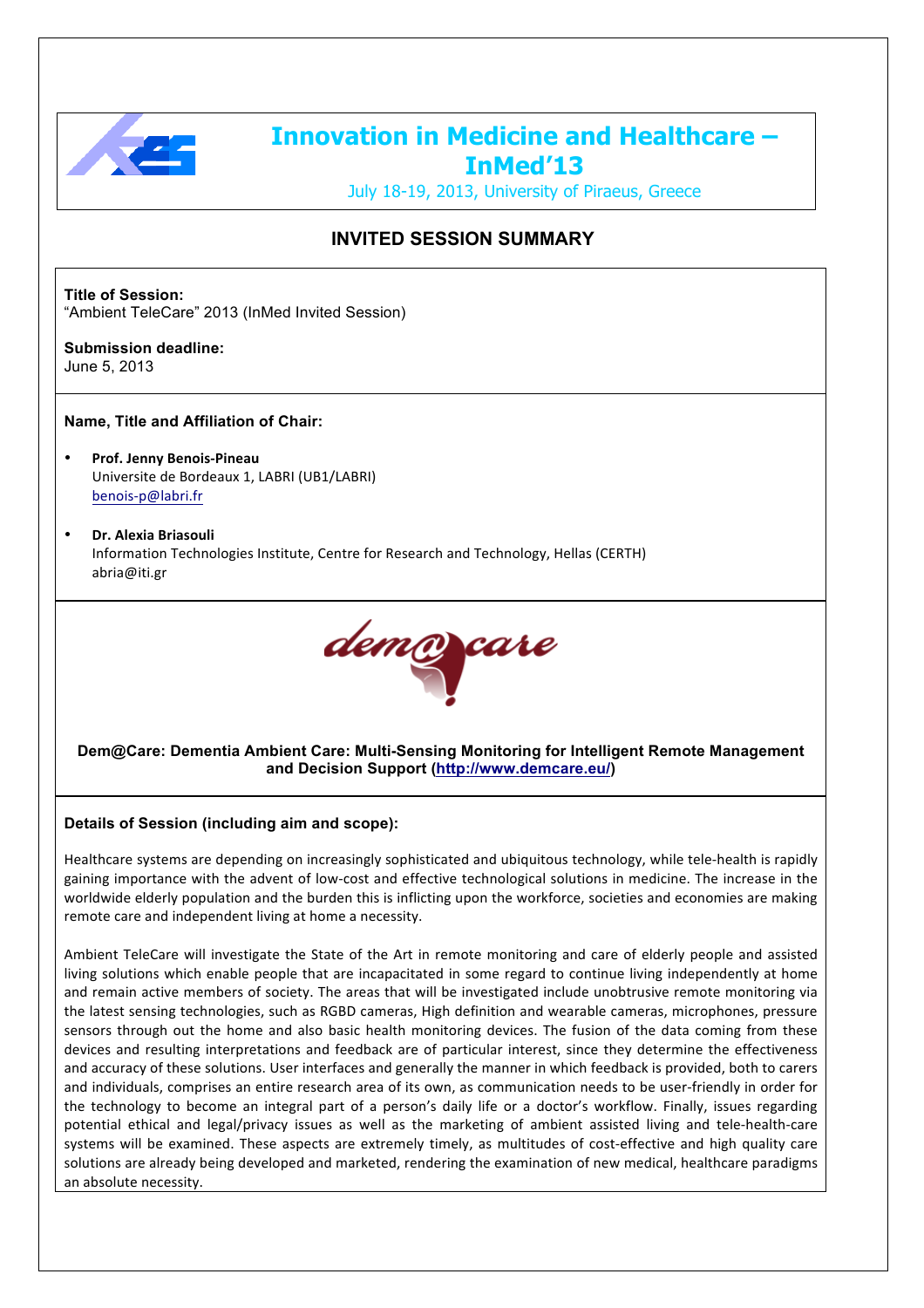Themes of interest in Ambient Telecare include, but are not limited to:

- 1. Multimodal information retrieval and indexing for remote care
- 2. Design of smart-homes focusing on remote health monitoring
- 3. Feedback solutions for remote healthcare
- 4. Ethical and Legal Aspects of at home multimodal health monitoring
- 5. Marketing of ambient telehealth solutions

#### **Invited Talk, July 18, 2013:**

#### Assistive technologies for the blind and visually impaired: challenges and achievements within the AAL ALICE project **Speakers: Titus ZAHARIA, Andrei BURSUC**

In this talk, we will tackle the issue of assistive technologies for the blind and visually impaired. In the first part, we will present the specific needs of the visually impaired community, detailed in terms of both in-door and out-door navigation: precise localization, obstacle detection, landmark recognition, appropriate and non intrusive feedback methodologies are the high priority challenges that need to be accomplished with the help of both computer vision techniques and advanced positioning systems. Then, we will present the achievements within the framework of the ALICE project (AAL-2011-4-099) (www.alice-project.eu), supported by the European AAL (Ambient Assisted Living) program. After a short description of the project's main challenges, objectives and adopted approach, we will detail the various technological advances that are considered for development, together with the first achievements that will be demonstrated. Some user-centric development/evaluation-related issues will also be discussed.

#### **Short bio - Titus ZAHARIA**

Titus Zaharia received an Engineer degree in Electronics and Telecommunications, and a MSc. degree from University POLITEHNICA (Bucarest, Romania) in 1995 and 1996, respectively. In 2001, he obtained a Ph.D. in Mathematics and Computer Science from University Paris V – Rene Descartes (Paris, France). He joined the ARTEMIS Department at Institut Mines-Télécom, Télécom Sudparis as Associate Professor in 2002, became a full Professor in 2011. His research interests include visual content representation methods, with 2D/3D compression, reconstruction, animation, recognition and indexing applications. Since 1998, Titus Zaharia actively contributes to the ISO/MPEG-4 and MPEG-7 standards. Titus ZAHARIA has been involved in more than 20 European and French research projects and is currently contributing to the AAL ALICE project.



#### **Short bio – Andrei BURSUC**

Researcher in computer vision, image processing and machine learning applied to content-based multimedia indexing and retrieval, large scale video retrieval, object detection and pattern recognition. He has participated in the AAL ALICE project, whose objective is to improve the quality of life of ageing people with impaired vision by providing a navigational assistant with cognitive abilities. People that have an impaired visual cognitive system face problems with an overall contextual understanding of space semantics, interaction with surrounding objects and have serious difficulties with planning, orientation, communication and navigational skills. The navigational assistant developed within the ALICE project will be able to offer visually impaired users a cognitive description based on a fusion of perceptions gathered from a range of sensors. ALICE project is combining research developments in cognitive sciences, psychology, computer vision, artificial intelligence and robot navigation. Interested in computer vision, machine learning, data structures and algorithms and in helping computers to "see"



**Main Contributing Researchers / Research Centres (tentative, if known at this stage):**

**Francois Bremond** (computer vision,)